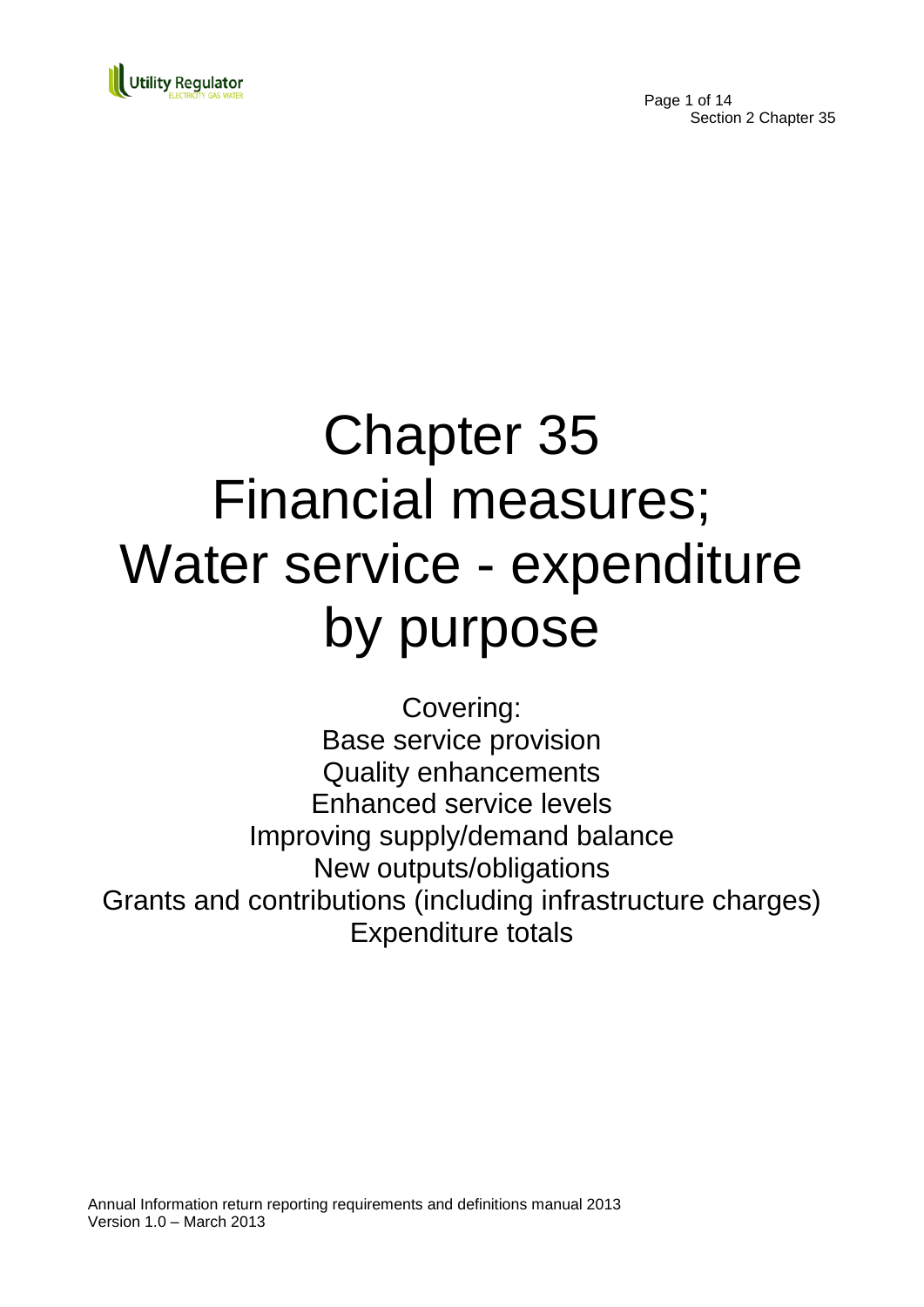

# **Financial measures Chapter 35 Water service – expenditure by purpose**

This table has nine blocks and a total of 34 lines. It covers:

- **Base service provision**: This includes the expenditure necessary in the water service for the maintenance of base service provision, which includes base operating expenditure, infrastructure renewals, and non-infrastructure maintenance expenditure.
- **Enhancements including:**
	- **Quality enhancements**: Lines 7 and 8 are expenditure on the provision of new or enhancement of existing assets to achieve improvement in performance in line with stricter legal requirements as allowed for in the Final Determination (or any subsequent interim determination). Lines 18 and 19 should include expenditure associated with new legal obligations placed on the water service since the Final Determination.
	- **Enhanced service levels**: An enhancement is achieved through the provision of identifiable, measurable, and permanent stepped improvements in service levels above the most recently established company-wide base level of service and which are additional to improvements which result from expenditure in other purpose categories. Allocation of expenditure to enhanced customer service levels should represent expenditure solely for this purpose. Lines 9 and 10 are for expenditure on outputs allowed for in the Final Determination (or any subsequent interim determination). Expenditure on other ESL outputs should be included in lines 18 and 19.
	- **maintaining and improving supply/demand balance**: This includes expenditure on the provision of assets for water supply to new customers with no net deterioration of existing levels of service, and to accommodate (or manage) increased use of water by existing customers whilst maintaining existing levels of service; and for enhancements to the security of supply. This should include expenditure associated with the provision of free optional meters and selective meters.

Line 14 should include capital expenditure for free selective and optional meters. The company should state the split of expenditure on free meter "optants" and selective meters in the commentary to this line.

Lines 11 to 17 are for expenditure on outputs allowed for in the Final Determination (or any subsequent interim determination). Expenditure on other supply/demand outputs should be included in lines 18 and 19.

- **new outputs/obligations since PC10**: Expenditure to deal with new outputs required from the company for the water service not included in either PC10 or subsequent interim determinations. The specific outputs and the reasons for the change should be explained in the commentary. This should therefore include the expenditure the company considers to be outside the remit of the PC10.
- **Capital contributions and infrastructure charges receipts for new connections**

#### **Adopted assets**

This category includes two lines. Line 22 records assets acquired at nil cost. Line 23 records assets acquired in return for a payment (e.g. mains adopted from a self lay organisation). Line 22 should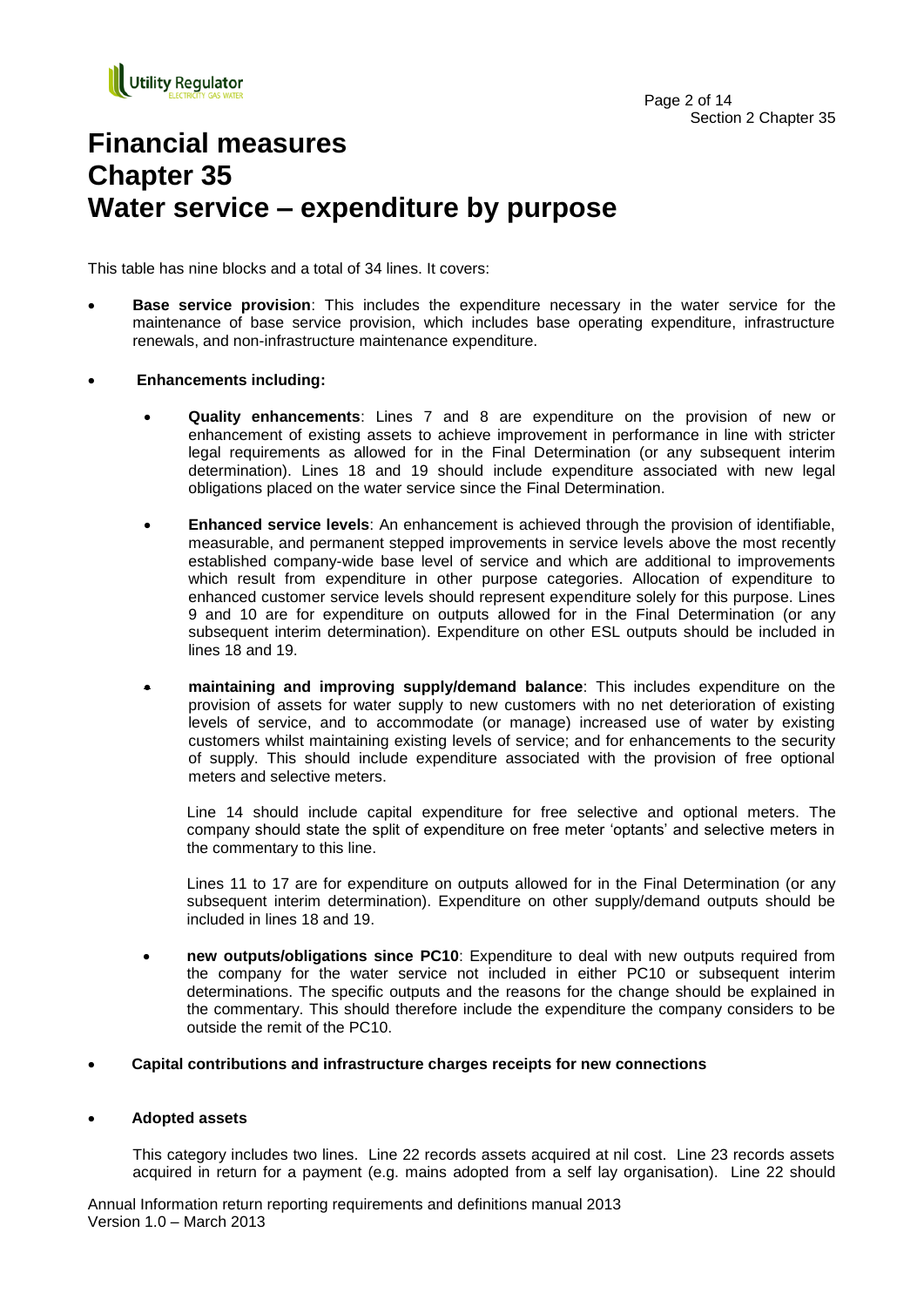

Page 3 of 14

Section 2 Chapter 35

record the Gross MEA of the asset adopted. Line 23 should record the Gross MEA less any payment made. The payment should be included in the relevant capital expenditure sections A, B, C, D or E. This would normally be Supply Demand Balance for self lay adoptions.

#### **Guidance**

#### **General**

A single table is provided to capture data on capital investment and assets adopted at nil cost by NI Water.

The operating expenditure reported in this table should include all NI Water opex on both its own facilities and on PPP assets e.g. PPP rates, power, scientific services etc. The only opex excluded should be the PPP unitary charge payment (as reported in Table 21, line 21a).

Capital expenditure reported in any of lines 1 to 28 should exclude any expenditure on PPP assets which form part of the unitary charge payments reported in Table 42 but should include all other capital investment by NI Water.

If the expenditure reported in any of lines 1 to 28 of the table expenditure includes investment in PPP assets which the company does not consider to be part of the unitary charge payment reported in Table 42, this should be clearly stated and explained in the commentary. The capital expenditure reported in any of lines 1 to 28 of this table should be consistent with Table 32.

Additional lines have been provided to report the element of the PPP unitary charge in the year which the company includes as a capital payment in its accounts divided into categories of base, quality, enhanced service, supply demand balance and new obligations. The total expenditure reported in these lines should reconcile to the capital expenditure element of the unitary charge for the water service reported in table 42. In its commentary, NI Water should state and explain the allocation of the CAPEX element of the PPP unitary charge to lines 29 to 34 of the table.

If at any stage during the period, the company receives an interim determination during the report year, it should submit revised figures for lines 5 to 21, as appropriate.

The total asset additions value calculated in line 26 should be the same as table 32 line 17 column 3 plus table 32 line 33 column 3. Any difference should be explained in the commentary to chapter 35.

Within the commentary the company is required to set out the progress it has made in delivering other defined outputs for maintaining base services which are included in the PC10 Final Determination.

Assets that have been adopted during the year whether at nil cost or in return for a payment (eg. mains adopted from a self lay organisation) are included at their MEA value in table 32 in accordance with the principles of RAG 1.04. Any payments should be included within the other purpose categories in this table (table 35) and the MEA value lessons payment aggregated in line 21.

Amounts shown under grants, capital contributions and infrastructure charges for new connections should not include the corresponding third party contribution amount for such assets.

The chapter 35 commentary must explain how the allocation of expenditure to enhanced service levels relates to improvements in the company wide level of service. The commentary should describe in detail how the improvements have been effected and measured with reference where possible to levels of service indicators, and in particular how improvements which flow from expenditure in other categories have been accounted for.

#### **Allocation of expenditure to infrastructure: The general rules for allocation of expenditure are contained in regulatory accounting guidelines (RAG 2.03).**

In principle, up-sizing of assets should not be allocated to base service provision. Where a new asset is being provided or an existing asset modified to achieve an enhanced service then this should be allocated to enhancement service. However, new or replacement of instrumentation and control assets for maintenance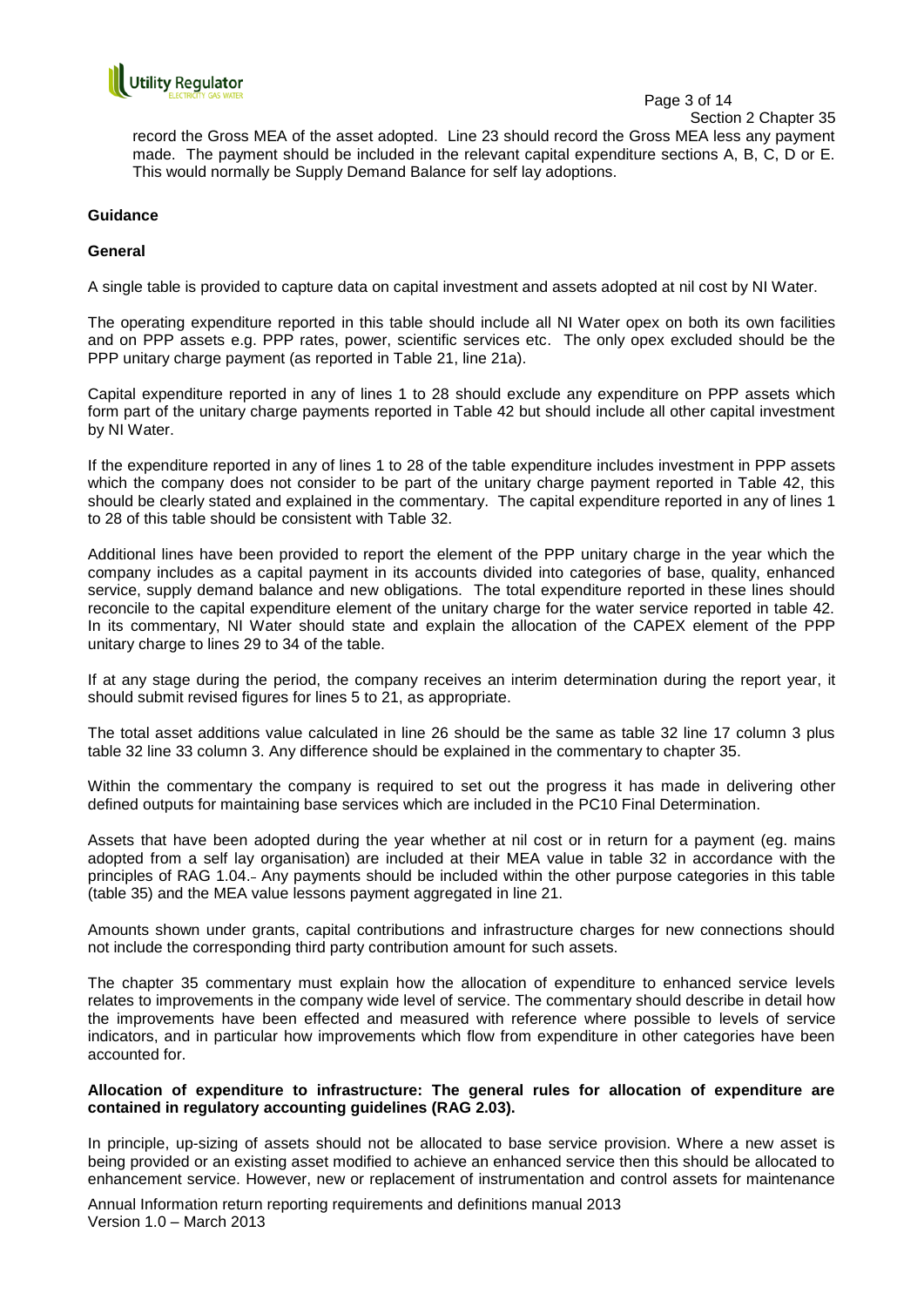

Page 4 of 14

Section 2 Chapter 35

or improved operational efficiency should be allocated to base service provision even if the new plant improves the treatment quality.

The company should state in commentaries how allocation has been made for:

- health and safety expenditure;
- energy conservation expenditure; and
- operational efficiency expenditure.

where this has not been allocated to operational activities (on a site by site basis).

#### **Proportional allocation**

- To enhance comparability in the longer term, appointees are required to allocate expenditure on projects between service areas and investment purpose categories to at least the nearest 5% of project value;
- Confidence grades on expenditure should be limited to the reliability grade only i.e. not accuracy graded since this will depend on the proportion of the project expenditure allocated to each purpose category, e.g. an allocation of 5% of project value to enhanced service levels may be accurate to only 2.5% of project value which is 50% of the allocated proportion;
- Because of the effect that a large individual scheme may have on the allocation of costs to a particular investment category, threshold limits have been set on scheme values, above which investment must be proportionally allocated.

| Annual Capital Programme<br>$(06-07)$ prices) | Threshold scheme/project size<br>for which proportional allocation |
|-----------------------------------------------|--------------------------------------------------------------------|
|                                               | is required                                                        |
| $£ 0 - 10m$                                   | £10 000                                                            |
| £10 $m - 100m$                                | £ 50 000                                                           |
| greater than £100m                            | £100 000                                                           |
|                                               |                                                                    |

- The company should provide commentary in the return on any material changes in allocation methodology, or any non compliance with the guidance above on allocation of expenditure to infrastructure and proportional allocation between services areas and investment purpose categories. Where these are not consistent with the proportional allocation rules set out above, commentary should also be provided on the extent of non-compliance and the methodologies used;
- Proportional allocation may be required between different enhancement categories or to distinguish the elements of a scheme which relate to enhancement from those, which serve to maintain base service; and
- Scheme costs relating to different enhancement categories are to be proportioned across the investment categories in relation to the relative capacities of each element of the scheme. A single physical measure should be identified that is appropriate to the purpose category, e.g.
	- rate of flow;
	- equivalent population; or
	- hydraulic capacity.

An example of proportional allocation is detailed below:

An existing cast iron water main into a distribution zone with a capacity of 2.8 Ml/d needs to be replaced as part of the programme to meet Article 31 of the Water and Sewerage Services Order (Northern Ireland) 2006 undertakings for quality in the distribution system. The main is to be constructed with a capacity of 4.3 Ml/d, to allow for future growth.

Purposes: Quality Compliance and Growth

The scheme would be apportioned as: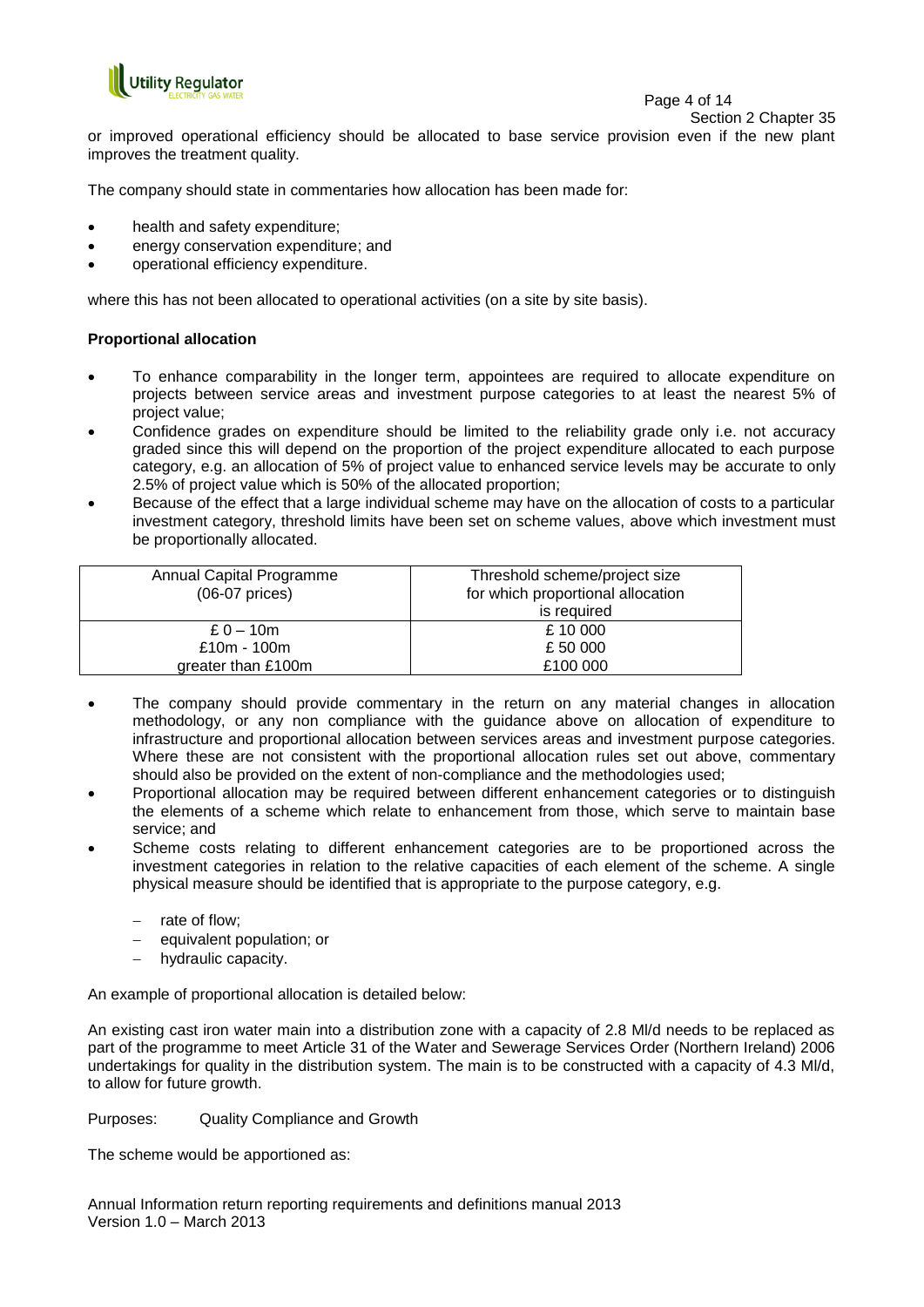

| <b>FLECTRICITY GAS WATER</b>                      |      |                                           | Page 5 of 14                                |
|---------------------------------------------------|------|-------------------------------------------|---------------------------------------------|
| Existing Capacity x 100%                          | ı.e. | $2.8 \times 100$                          | Section 2 Chapter 35<br>$= 65\%$ to Quality |
| <b>Proposed Capacity</b>                          |      | 4.3                                       |                                             |
| Proposed Capacity – Existing Capacity x 100% i.e. |      | $(4.3 - 2.8) \times 100 = 35\%$ to Growth |                                             |
| <b>Proposed Capacity</b>                          |      | 4.3                                       |                                             |

Leakage reduction expenditure: The company must identify in the commentary the estimated additional expenditure included in base opex which relates to reducing leakage to meet PC10 ELL based leakage targets.

The company should set out where this expenditure has been allocated between opex, IRE or supply/demand balance or other. Costs should be given in outturn prices.

Leakage reduction expenditure will normally comprise:

- leakage detection and repair (including supply pipe repair);
- leakage pilots;
- leakage monitoring; and
- pressure reduction.

**Grants and capital contributions**: only grants and capital contributions received for expenditure in the Supply/Demand category should be recorded in Block F. Any other Grants and Capital Contributions are accounted for in lines 3, 4 and 6 in this table.

**Price base**: All figures in table 35 are to be in money of the day price terms.

#### **Guidance to the Reporter**

The Reporter should:

- confirm the company"s method of allocating leakage expenditure, particularly between capital and operating expenditure. Comment on any change in the company"s policy of allocating leakage expenditure from that adopted for previous years;
- confirm that the company has set rules for proportional allocation of expenditure, and that these are reasonable and are followed for project expenditure above the thresholds given in the general guidance for the company;
- indicate the extent to which the company has used proportional allocation versus prime purpose allocation;
- comment on the allocation of the unitary charge payment by purpose;
- comment on the types of schemes that were proportionally allocated and give examples of the percentage of capital expenditure allocated to each category where possible. The following areas are of particular interest:
	- What assumptions are made in allocating expenditure on mains rehabilitation schemes?; and
	- When practising proportional allocation, what specific method does the company use to determine the elements of quality compliance and maintenance expenditure for projects at treatment works?
- comment on any expenditure included in lines 18 and 19, and confirm whether the reported expenditure is for new obligations identified for the PC10 period, such work not having been included in the Final Determination; and
- confirm that capital expenditure for selective metering has been included in line 14.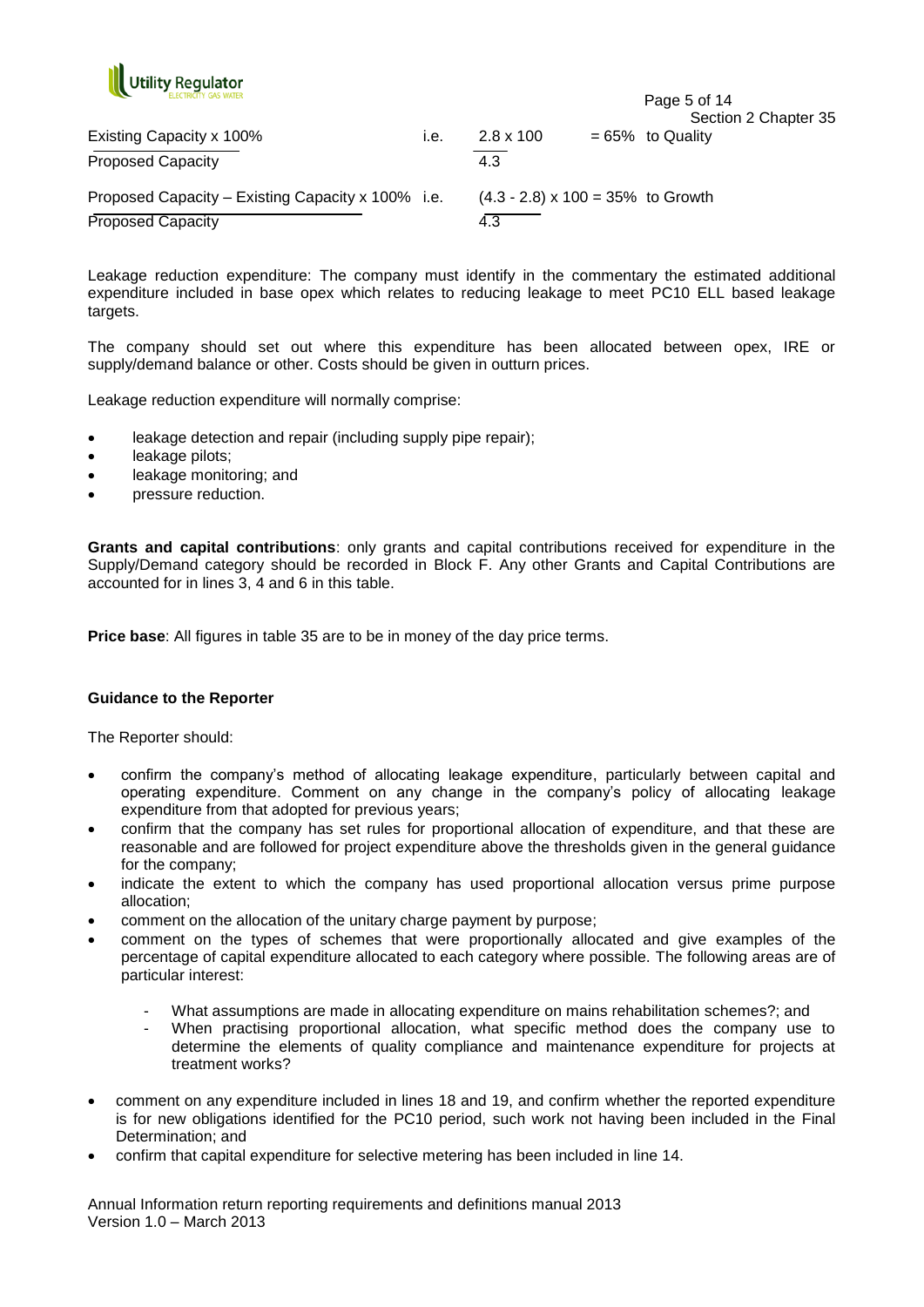

# **Table 35 line definitions**

## **A BASE SERVICE PROVISION**

|                        | Base operating expenditure                                                                                                                                                                                                                                                                                                                                                                                                                                                                                                    | £m | 3dp |
|------------------------|-------------------------------------------------------------------------------------------------------------------------------------------------------------------------------------------------------------------------------------------------------------------------------------------------------------------------------------------------------------------------------------------------------------------------------------------------------------------------------------------------------------------------------|----|-----|
| <b>Definition</b>      | The level of operating expenditure on the water network required<br>to maintain the quantity and quality of outputs and levels of service<br>provided by the water service in the report year. Operating<br>expenditure excludes current cost depreciation and the<br>infrastructure renewals charge. Base opex includes the opex<br>incurred in the provision of services to third parties.<br>Include the relevant expenditure NI Water incurs on its own<br>functions and PPP assets but exclude any PPP unitary payments. |    |     |
| <b>Primary Purpose</b> | Informing relative performance and efficiency assessments.                                                                                                                                                                                                                                                                                                                                                                                                                                                                    |    |     |
| <b>Processing rule</b> | Input                                                                                                                                                                                                                                                                                                                                                                                                                                                                                                                         |    |     |
| <b>Responsibility</b>  | Comparative Efficiency and Performance Team                                                                                                                                                                                                                                                                                                                                                                                                                                                                                   |    |     |

| l 2                    | Infrastructure renewals expenditure (net)                        | £m | 3dp |
|------------------------|------------------------------------------------------------------|----|-----|
| <b>Definition</b>      | Maintenance of base service: infrastructure renewals expenditure |    |     |
|                        | net of grants and capital contributions.                         |    |     |
| <b>Primary Purpose</b> | Informing relative performance and efficiency assessments.       |    |     |
| <b>Processing rule</b> | Copied: table 32 line 32 column 3                                |    |     |
| <b>Responsibility</b>  | <b>Network Regulation Team</b>                                   |    |     |

| 3                      | MNI (gross of grants and contributions)                                                                                                                                                                                                                                                                                    | £m | 3dp |
|------------------------|----------------------------------------------------------------------------------------------------------------------------------------------------------------------------------------------------------------------------------------------------------------------------------------------------------------------------|----|-----|
| <b>Definition</b>      | The total expenditure (gross of grants and contributions) required<br>for the water service for maintenance of non-infrastructure assets<br>as defined in RAG2.03. Expenditure is for the preservation, and<br>where necessary the replacement, of water service non-<br>infrastructure assets to maintain serviceability. |    |     |
| <b>Primary Purpose</b> | Informing relative performance and efficiency assessments.                                                                                                                                                                                                                                                                 |    |     |
| <b>Processing rule</b> | Copied: table 32 line 33 column 3                                                                                                                                                                                                                                                                                          |    |     |
| <b>Responsibility</b>  | <b>Network Regulation Team</b>                                                                                                                                                                                                                                                                                             |    |     |

|                        | MNI – grants and contributions                               | £m | 3dp |
|------------------------|--------------------------------------------------------------|----|-----|
| <b>Definition</b>      | Grants and contributions received by the company relating to |    |     |
|                        | water maintenance non-infrastructure expenditure.            |    |     |
| <b>Primary Purpose</b> | Informing relative performance and efficiency assessments    |    |     |
| <b>Processing rule</b> | Input                                                        |    |     |
| <b>Responsibility</b>  | <b>Network Regulation Team</b>                               |    |     |

| 5                      | MNI – net of grants and contributions                                                                                                                    | £m | £3dp |
|------------------------|----------------------------------------------------------------------------------------------------------------------------------------------------------|----|------|
| <b>Definition</b>      | Total net water capital maintenance non-infrastructure expenditure<br>(i.e. after deducting grants and capital contributions received by<br>the company) |    |      |
| <b>Primary Purpose</b> | Informing relative performance and efficiency                                                                                                            |    |      |
| <b>Processing rule</b> | Calculated field: line 3 minus line 4                                                                                                                    |    |      |
| Responsibility         | <b>Network Regulation Team</b>                                                                                                                           |    |      |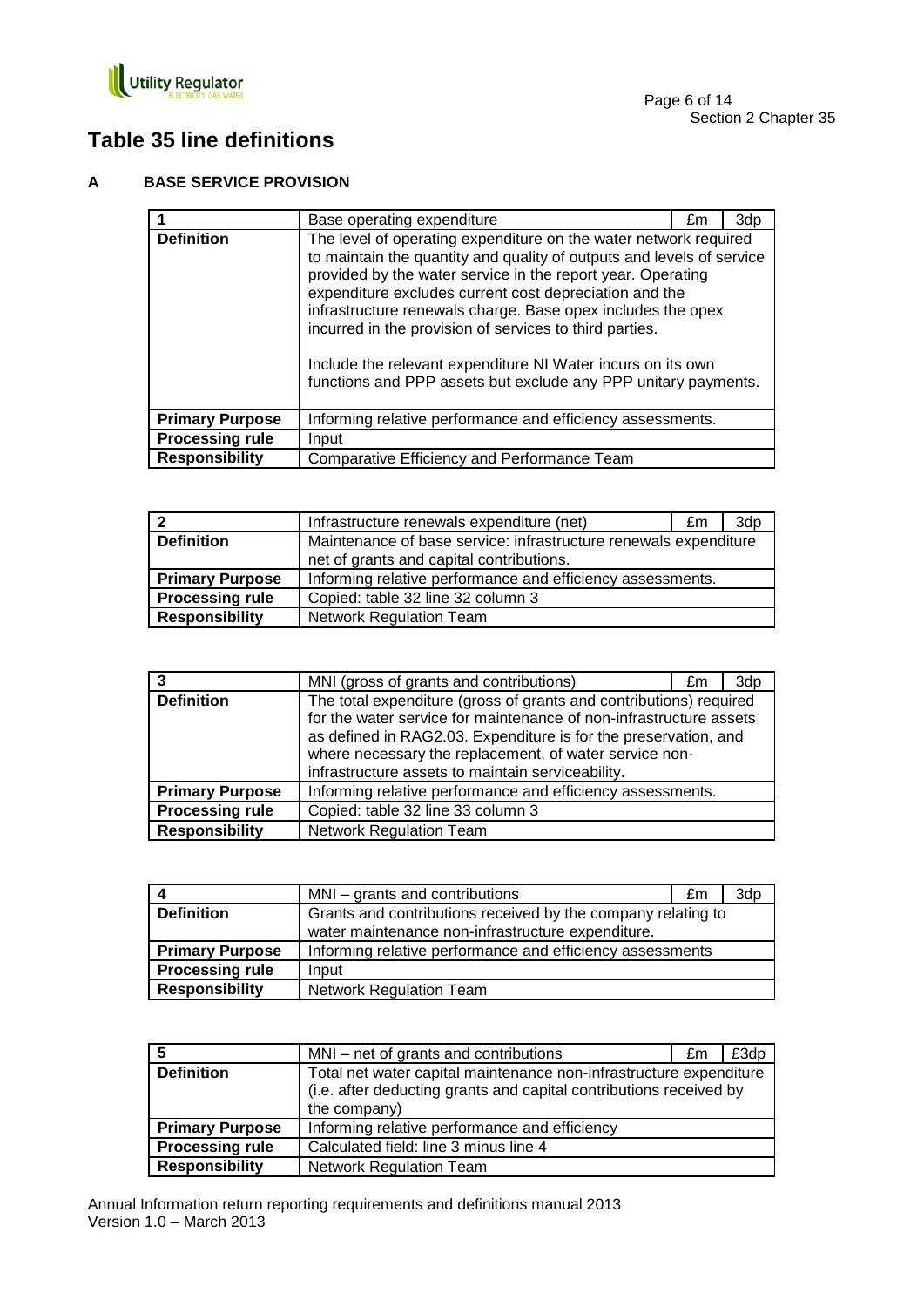

Page 7 of 14 Section 2 Chapter 35

| 6                      | Infrastructure renewals expenditure (gross)                                                                                                                                                                                                | £m | 3dp |
|------------------------|--------------------------------------------------------------------------------------------------------------------------------------------------------------------------------------------------------------------------------------------|----|-----|
| <b>Definition</b>      | The preservation and (where necessary) the replacement of water<br>service assets defined as infrastructure in RAG2.03, to maintain<br>serviceability. For this line expenditure is reported gross of grants<br>and capital contributions. |    |     |
| <b>Primary Purpose</b> | Informing relative performance and efficiency assessments.                                                                                                                                                                                 |    |     |
| <b>Processing rule</b> | Input                                                                                                                                                                                                                                      |    |     |
| <b>Responsibility</b>  | <b>Network Regulation Team</b>                                                                                                                                                                                                             |    |     |

## **B QUALITY ENHANCEMENTS**

|                        | Capex: Total quality enhancement programme<br>(water)                                                                                                                                                                  | £m | 3dp |
|------------------------|------------------------------------------------------------------------------------------------------------------------------------------------------------------------------------------------------------------------|----|-----|
| <b>Definition</b>      | The total capital expenditure proportionally allocated to quality<br>reported for the provision of new or enhancement of existing water<br>service assets to comply with legal obligations or Ministerial<br>guidance. |    |     |
|                        | This is the capital expenditure to deliver the quality enhancement<br>outputs included in PC10 or amendments confirmed at an interim<br>determination of prices for all the water service quality cost<br>drivers.     |    |     |
|                        | Do not include expenditure relating to new outputs/obligations<br>since the Final Determination.                                                                                                                       |    |     |
| <b>Primary Purpose</b> | Informing relative performance and efficiency assessments.                                                                                                                                                             |    |     |
| <b>Processing rule</b> | Input                                                                                                                                                                                                                  |    |     |
| <b>Responsibility</b>  | <b>Network Regulation Team</b>                                                                                                                                                                                         |    |     |

| 8                      | Opex: Total quality enhancement programme<br>(water)                                                                                                                                                                                                                                                                                                                                                                                                                                 | £m | 3dp |
|------------------------|--------------------------------------------------------------------------------------------------------------------------------------------------------------------------------------------------------------------------------------------------------------------------------------------------------------------------------------------------------------------------------------------------------------------------------------------------------------------------------------|----|-----|
| <b>Definition</b>      | The net additional operating expenditure in addition to that in the<br>base year for work to deliver the water service quality<br>enhancement programme.<br>This is the operating expenditure to deliver the quality<br>enhancement outputs included in PC10 or amendments confirmed<br>at an interim determination of prices for all the water service<br>quality cost drivers.<br>Do not include expenditure relating to new outputs/obligations<br>since the Final Determination. |    |     |
| <b>Primary Purpose</b> | Informing relative performance and efficiency assessments.                                                                                                                                                                                                                                                                                                                                                                                                                           |    |     |
| <b>Processing rule</b> | Input                                                                                                                                                                                                                                                                                                                                                                                                                                                                                |    |     |
| <b>Responsibility</b>  | <b>Network Regulation Team</b>                                                                                                                                                                                                                                                                                                                                                                                                                                                       |    |     |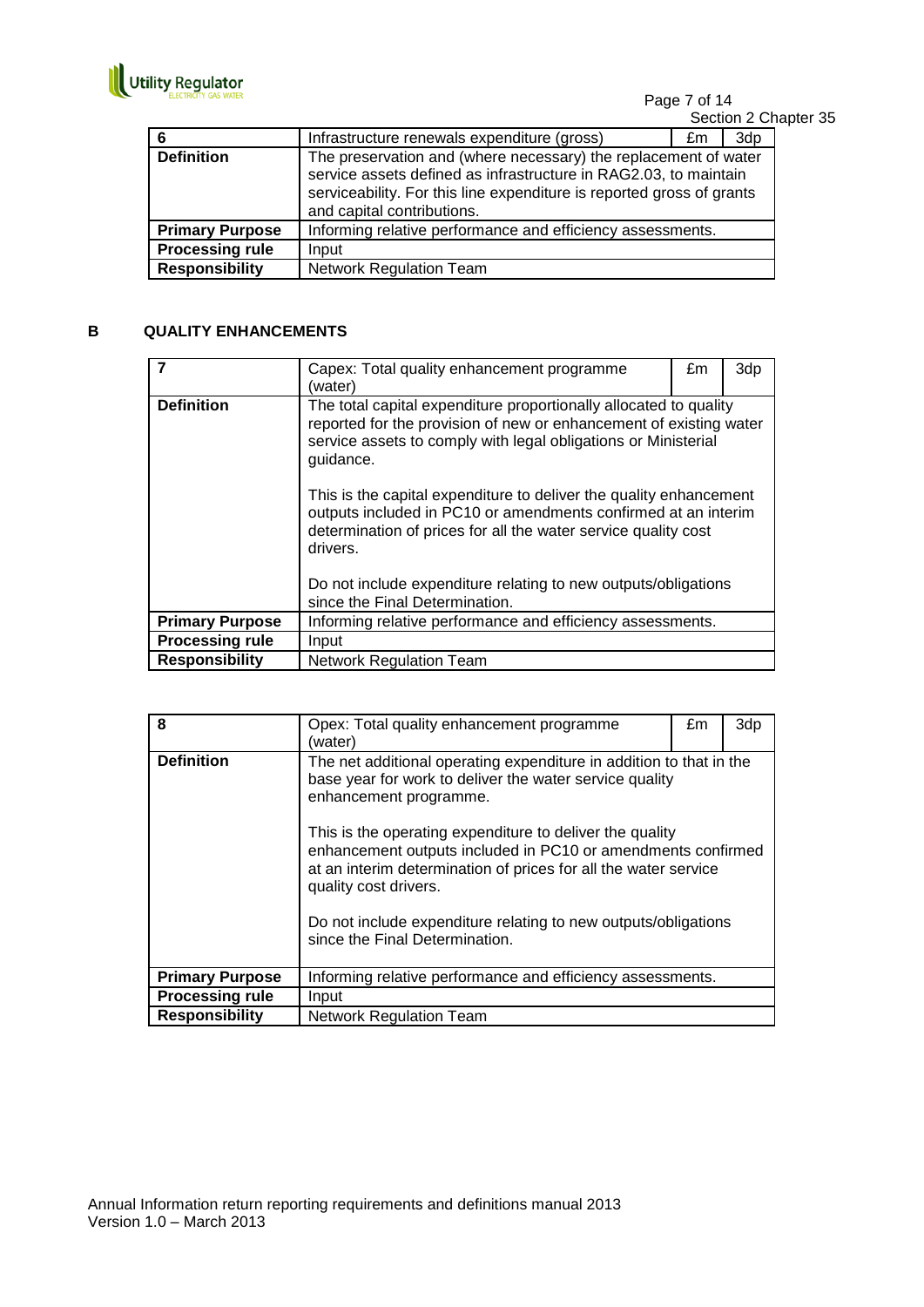

### **C ENHANCED SERVICE LEVELS**

| 9                      | Capital expenditure – customer service                                                                                                                                                                                                                                                                                                                                                                                                                                                                                                                                           | £m | 3dp |
|------------------------|----------------------------------------------------------------------------------------------------------------------------------------------------------------------------------------------------------------------------------------------------------------------------------------------------------------------------------------------------------------------------------------------------------------------------------------------------------------------------------------------------------------------------------------------------------------------------------|----|-----|
| <b>Definition</b>      | Capital expenditure for the sole purpose of enhancing the level of<br>service to customers other than enhanced security of supply. An<br>enhancement is achieved through the provision of identifiable,<br>measurable, and permanent stepped improvements in service<br>levels above the most recently established company-wide base<br>level of service and which are additional to improvements which<br>result from expenditure in other purpose categories. Allocation of<br>expenditure to enhanced service levels should represent<br>expenditure solely for this purpose. |    |     |
| <b>Primary Purpose</b> | Informing relative performance and efficiency assessments.                                                                                                                                                                                                                                                                                                                                                                                                                                                                                                                       |    |     |
| <b>Processing rule</b> | Input                                                                                                                                                                                                                                                                                                                                                                                                                                                                                                                                                                            |    |     |
| <b>Responsibility</b>  | Comparative Efficiency and Performance Team                                                                                                                                                                                                                                                                                                                                                                                                                                                                                                                                      |    |     |

| 10                     | Additional operating expenditure - customer<br>service                                                                                                                                                                                                                                                                                                                                                                                                                                                                                                                                                                                                | £m | 3dp |
|------------------------|-------------------------------------------------------------------------------------------------------------------------------------------------------------------------------------------------------------------------------------------------------------------------------------------------------------------------------------------------------------------------------------------------------------------------------------------------------------------------------------------------------------------------------------------------------------------------------------------------------------------------------------------------------|----|-----|
| <b>Definition</b>      | This is additional operating expenditure in relation to the base year<br>which arises from enhancements to the level of service provided<br>to customers other than enhancements to security of supply. An<br>enhancement is achieved through the provision of identifiable,<br>measurable, and permanent stepped improvements in service<br>levels above the most recently established company-wide base<br>level of service and which are additional to improvements which<br>result from expenditure in other purpose categories. Allocation of<br>expenditure to enhanced service levels should represent<br>expenditure solely for this purpose. |    |     |
| <b>Primary Purpose</b> | Informing relative performance and efficiency assessments.                                                                                                                                                                                                                                                                                                                                                                                                                                                                                                                                                                                            |    |     |
| <b>Processing rule</b> | Input                                                                                                                                                                                                                                                                                                                                                                                                                                                                                                                                                                                                                                                 |    |     |
| <b>Responsibility</b>  | Comparative Efficiency and Performance Team                                                                                                                                                                                                                                                                                                                                                                                                                                                                                                                                                                                                           |    |     |

### **D MAINTAINING AND IMPROVING SUPPLY/DEMAND BALANCE**

| 11                     | Capital expenditure supply/demand balance                                                                                                                                                                                                                                                                                                                   | £m | 3dp |
|------------------------|-------------------------------------------------------------------------------------------------------------------------------------------------------------------------------------------------------------------------------------------------------------------------------------------------------------------------------------------------------------|----|-----|
| <b>Definition</b>      | The provision of water assets to provide for new customers with<br>no net deterioration of existing levels of service and to<br>accommodate increased use of water by existing customers to<br>maintain existing levels of service. This should also include capital<br>expenditure associated with the provision of free optional and<br>selective meters. |    |     |
| <b>Primary Purpose</b> | Informing relative performance and efficiency assessments.                                                                                                                                                                                                                                                                                                  |    |     |
| <b>Processing rule</b> | Calculated: sum of lines 12, 13 and 14.                                                                                                                                                                                                                                                                                                                     |    |     |
| <b>Responsibility</b>  | <b>Network Regulation Team</b>                                                                                                                                                                                                                                                                                                                              |    |     |

| $12 \,$                | Capex - new development                                                                                                    | £m                                                                 | 3dp |
|------------------------|----------------------------------------------------------------------------------------------------------------------------|--------------------------------------------------------------------|-----|
| <b>Definition</b>      | The gross capital costs associated with the provision of local<br>with no net deterioration of existing levels of service. | distribution assets for water service to provide for new customers |     |
| <b>Primary Purpose</b> | Informing relative performance and efficiency assessments.                                                                 |                                                                    |     |
| <b>Processing rule</b> | Input                                                                                                                      |                                                                    |     |
| <b>Responsibility</b>  | <b>Network Regulation Team</b>                                                                                             |                                                                    |     |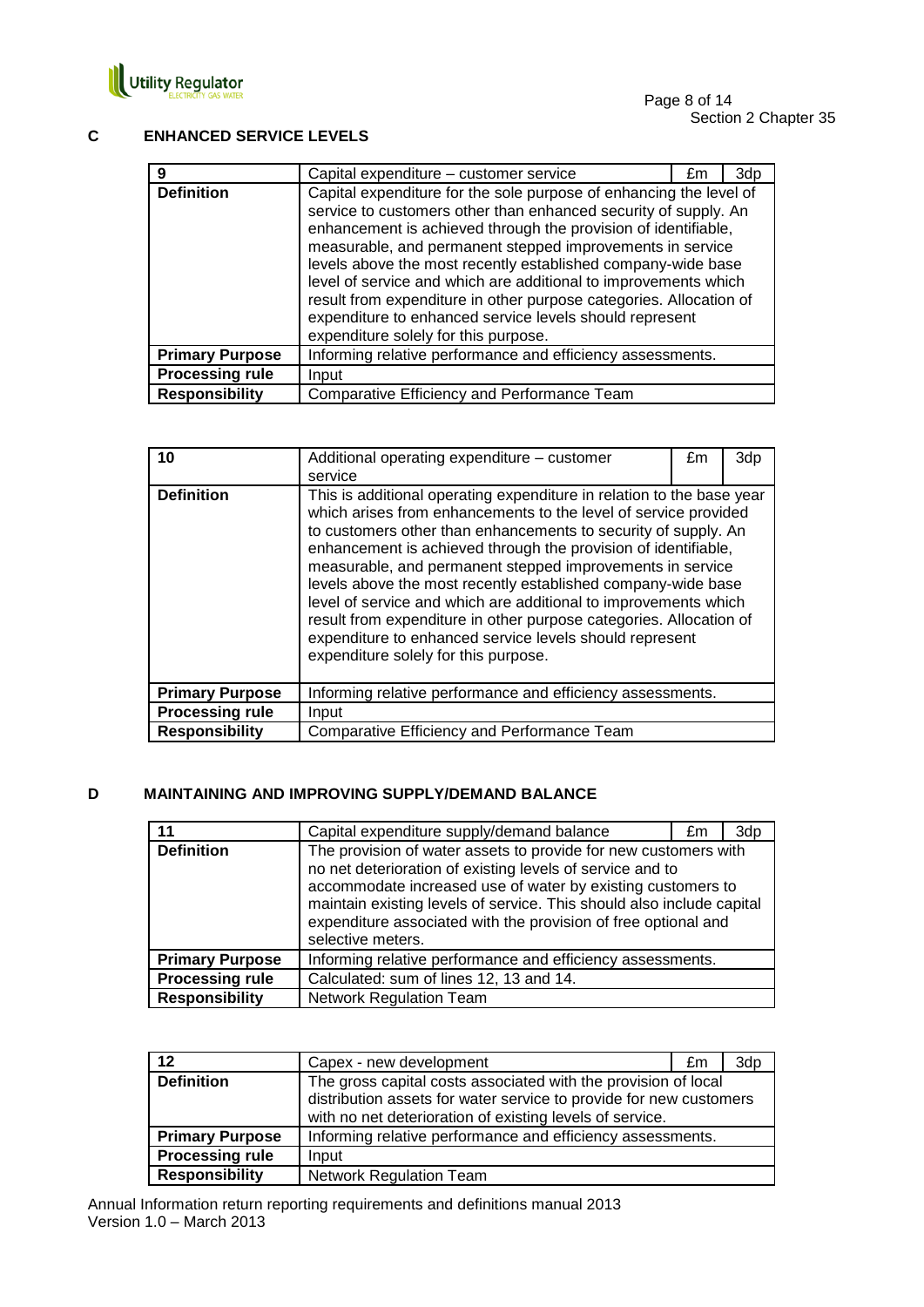

| 13                     | $Capex - growth$                                                                                                                                                                                                                                                                                                                                                                                                                                                                                                              | £m | 3dp |
|------------------------|-------------------------------------------------------------------------------------------------------------------------------------------------------------------------------------------------------------------------------------------------------------------------------------------------------------------------------------------------------------------------------------------------------------------------------------------------------------------------------------------------------------------------------|----|-----|
| <b>Definition</b>      | Capital expenditure associated with meeting or offsetting changes<br>in demand from new and existing customers, whilst maintaining<br>existing levels of service.<br>Note: this capital expenditure should exclude expenditure relating<br>to the provision of local distribution assets to provide a water<br>service to new customers. This expenditure should be reported<br>under line 12, 'Capex - new development'. Exclude capital<br>expenditure associated with free meter optants, which is reported<br>in line 14. |    |     |
| <b>Primary Purpose</b> | Informing relative performance and efficiency assessments.                                                                                                                                                                                                                                                                                                                                                                                                                                                                    |    |     |
| <b>Processing rule</b> | Input                                                                                                                                                                                                                                                                                                                                                                                                                                                                                                                         |    |     |
| <b>Responsibility</b>  | <b>Network Regulation Team</b>                                                                                                                                                                                                                                                                                                                                                                                                                                                                                                |    |     |

| 14                     | Capex – Free meter "selective and optants"                                                                                                                                                                                                                                                                                                                                                                                                                                                                                                       | £m | 3dp |
|------------------------|--------------------------------------------------------------------------------------------------------------------------------------------------------------------------------------------------------------------------------------------------------------------------------------------------------------------------------------------------------------------------------------------------------------------------------------------------------------------------------------------------------------------------------------------------|----|-----|
| <b>Definition</b>      | Capital expenditure associated with the total number of free meter<br>options installed at household properties during the year.<br>Include meters installed at household properties fitted in any<br>location (e.g. internal, external in garden, external at boundary,<br>etc.). Include only those meters which have been installed free of<br>charge to the customer and which are used to determine a<br>customer's bill. Include meters which have had capital expenditure<br>allowed for explicitly (in full or in part) in price limits. |    |     |
|                        | Please also include capex for selective metering in this line.                                                                                                                                                                                                                                                                                                                                                                                                                                                                                   |    |     |
| <b>Primary Purpose</b> | Informing relative performance and efficiency assessments.                                                                                                                                                                                                                                                                                                                                                                                                                                                                                       |    |     |
| <b>Processing rule</b> | Input                                                                                                                                                                                                                                                                                                                                                                                                                                                                                                                                            |    |     |
| Responsibility         | <b>Network Regulation Team</b>                                                                                                                                                                                                                                                                                                                                                                                                                                                                                                                   |    |     |

| 15                     | Additional operating expenditure supply/demand<br>balance                                                                                                                                                             | £m | 3dp |
|------------------------|-----------------------------------------------------------------------------------------------------------------------------------------------------------------------------------------------------------------------|----|-----|
| <b>Definition</b>      | The additional operating expenditure in relation to the base year,<br>which results from supply/demand balance capital investment to<br>maintain basic services; including new development and free<br>meter optants. |    |     |
| <b>Primary Purpose</b> | Informing relative performance and efficiency assessments.                                                                                                                                                            |    |     |
| <b>Processing rule</b> | Input                                                                                                                                                                                                                 |    |     |
| <b>Responsibility</b>  | <b>Network Regulation Team</b>                                                                                                                                                                                        |    |     |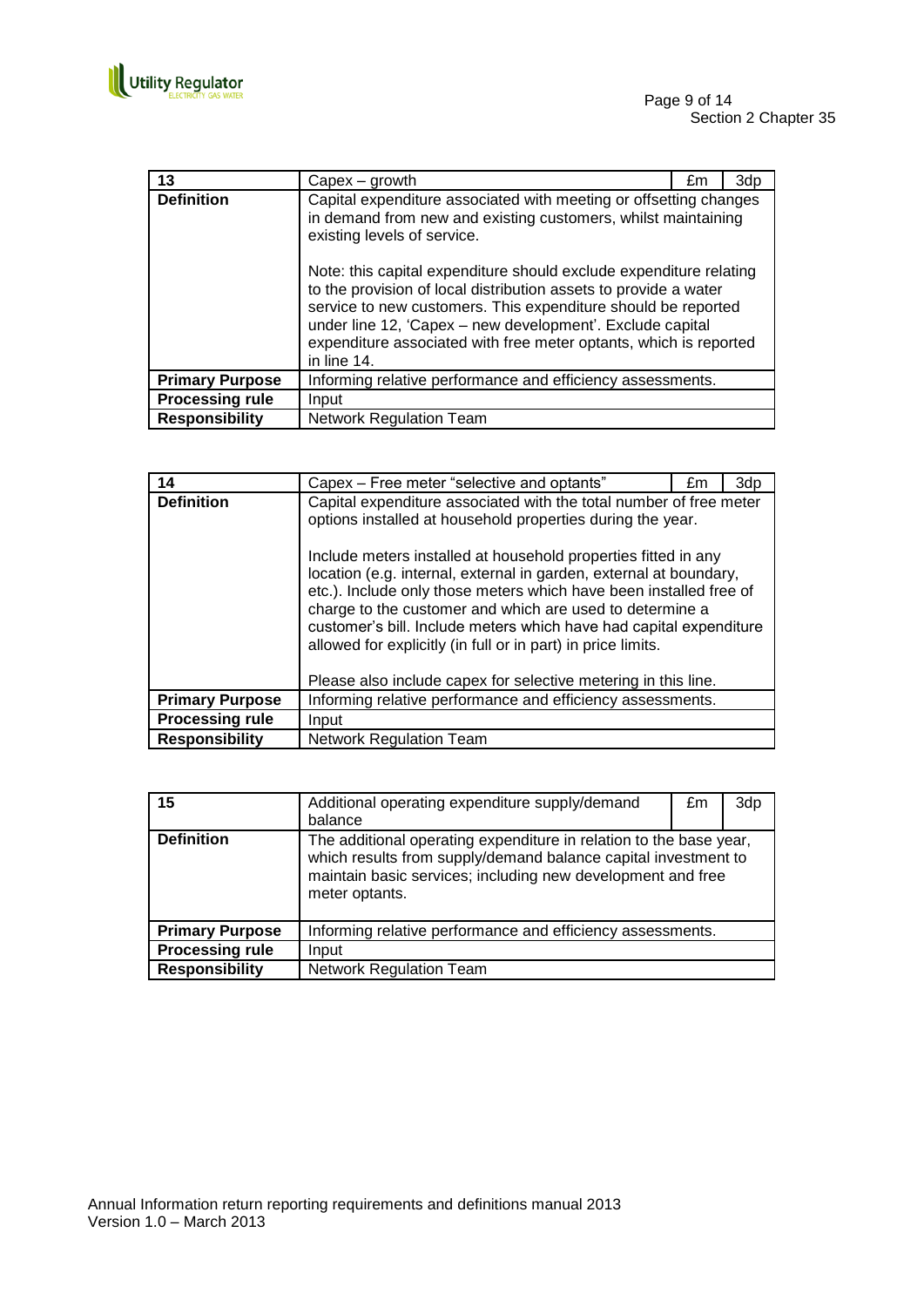

| 16                     | Capital expenditure – security of supply                                                                                                                                                                                                                                                                                                                                                                                                                   | £m | 3dp |
|------------------------|------------------------------------------------------------------------------------------------------------------------------------------------------------------------------------------------------------------------------------------------------------------------------------------------------------------------------------------------------------------------------------------------------------------------------------------------------------|----|-----|
| <b>Definition</b>      | The capital cost associated with the achievement of an enhanced<br>service level that directly impacts on security of supply.<br>An enhancement is achieved through the provision of identifiable,<br>measurable, and permanent stepped improvements in service<br>levels above the most recently established company-wide base<br>level of service and which are additional to improvements which<br>result from expenditure in other purpose categories. |    |     |
| <b>Primary Purpose</b> | Informing relative performance and efficiency assessments.                                                                                                                                                                                                                                                                                                                                                                                                 |    |     |
| <b>Processing rule</b> | Input                                                                                                                                                                                                                                                                                                                                                                                                                                                      |    |     |
| <b>Responsibility</b>  | <b>Network Regulation Team</b>                                                                                                                                                                                                                                                                                                                                                                                                                             |    |     |

| 17                     | Additional operating expenditure – security of<br>supply                                                                                                                               | £m | 3dp |
|------------------------|----------------------------------------------------------------------------------------------------------------------------------------------------------------------------------------|----|-----|
| <b>Definition</b>      | The adjustments made to base operating expenditure due to<br>capital investment undertaken to achieve an enhanced service<br>level that directly impacts on the supply/demand balance. |    |     |
| <b>Primary Purpose</b> | Informing relative performance and efficiency assessments.                                                                                                                             |    |     |
| <b>Processing rule</b> | Input                                                                                                                                                                                  |    |     |
| <b>Responsibility</b>  | <b>Network Regulation Team</b>                                                                                                                                                         |    |     |

## **E NEW OUTPUTS/OBLIGATIONS SINCE THE PC10 FINAL DETERMINATION**

| 18                     | New outputs/obligations - capex                                                                                                                                                                                                                                                                                                                                                                      | £m | 3dp |
|------------------------|------------------------------------------------------------------------------------------------------------------------------------------------------------------------------------------------------------------------------------------------------------------------------------------------------------------------------------------------------------------------------------------------------|----|-----|
| <b>Definition</b>      | The capital expenditure to deal with new outputs required from the<br>company for the water service, but not included in PC10 or a<br>subsequent interim determination. The specific outputs and the<br>reasons for the change should be explained in the commentary<br>For quality enhancement outputs, any changes should be<br>explained with the current view of the relevant quality regulator. |    |     |
| <b>Primary Purpose</b> | Informing relative performance and efficiency assessments.                                                                                                                                                                                                                                                                                                                                           |    |     |
| <b>Processing rule</b> | Input                                                                                                                                                                                                                                                                                                                                                                                                |    |     |
| <b>Responsibility</b>  | <b>Network Regulation Team</b>                                                                                                                                                                                                                                                                                                                                                                       |    |     |

| 19                     | New outputs/obligations – opex                                                                                                                                                                                                                                                                                                                                                                                                                                                        | £m | 3dp |
|------------------------|---------------------------------------------------------------------------------------------------------------------------------------------------------------------------------------------------------------------------------------------------------------------------------------------------------------------------------------------------------------------------------------------------------------------------------------------------------------------------------------|----|-----|
| <b>Definition</b>      | The net additional operating expenditure compared with the base<br>year for enhancement opex, to deal with new outputs required<br>from the company for the water service, but not included in either<br>PC10 or a subsequent interim determination. The specific outputs<br>and the reasons for the change should be explained in the<br>commentary.<br>For quality enhancement outputs, any changes should be<br>explained with the current view of the relevant quality regulator. |    |     |
| <b>Primary Purpose</b> | Informing relative performance and efficiency assessments.                                                                                                                                                                                                                                                                                                                                                                                                                            |    |     |
| <b>Processing rule</b> | Input                                                                                                                                                                                                                                                                                                                                                                                                                                                                                 |    |     |
| <b>Responsibility</b>  | <b>Network Regulation Team</b>                                                                                                                                                                                                                                                                                                                                                                                                                                                        |    |     |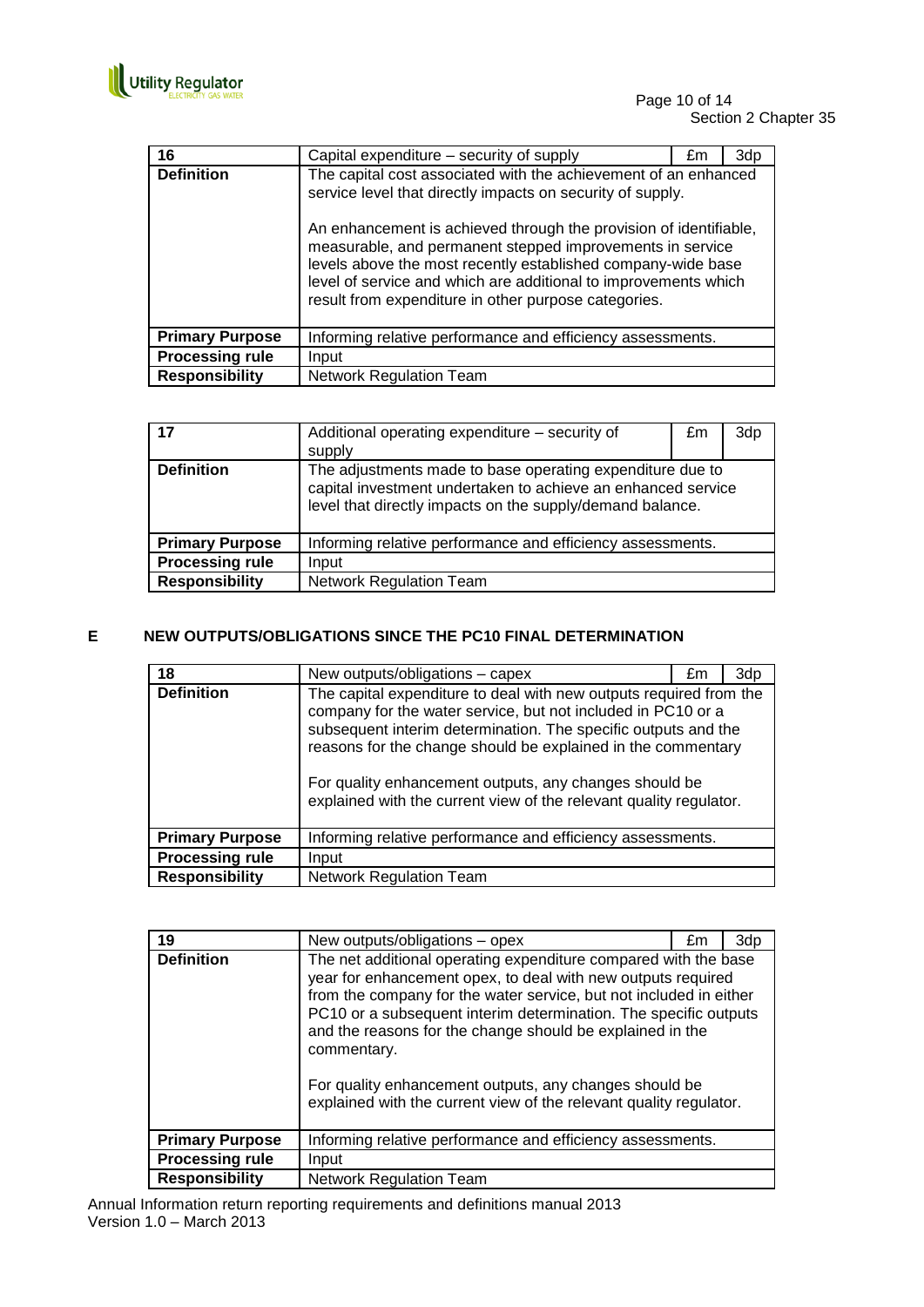

#### **F GRANTS, CAPITAL CONTRIBUTIONS AND INFRASTRUCTURE CHARGES RECEIPTS FOR NEW CONNECTIONS**

| 20                     | Infrastructure charge receipts - new connections                  | £m | 3dp |
|------------------------|-------------------------------------------------------------------|----|-----|
| <b>Definition</b>      | Capital contributions in the form of water infrastructure charges |    |     |
|                        | received during the year for new connections.                     |    |     |
| <b>Primary Purpose</b> | Informing relative performance and efficiency assessments.        |    |     |
| <b>Processing rule</b> | Input                                                             |    |     |
| <b>Responsibility</b>  | <b>Network Regulation Team</b>                                    |    |     |

| 21                     | Enhancement requisitions, grants and contributions            | £m | 3dp |
|------------------------|---------------------------------------------------------------|----|-----|
| <b>Definition</b>      | Capital contributions other than from infrastructure charges. |    |     |
| <b>Primary Purpose</b> | Informing relative performance and efficiency assessments.    |    |     |
| <b>Processing rule</b> | Input                                                         |    |     |
| <b>Responsibility</b>  | <b>Network Regulation Team</b>                                |    |     |

## **G ADOPTED ASSETS, NILL COSTS ASSETS**

| 22                     | Assets adopted or acquired at nil cost                         | £m | 3d <sub>p</sub> |
|------------------------|----------------------------------------------------------------|----|-----------------|
| <b>Definition</b>      | The gross MEA value of assets adopted or acquired at nil cost. |    |                 |
| <b>Primary Purpose</b> | Informing relative performance and efficiency assessments.     |    |                 |
| <b>Processing rule</b> | Input                                                          |    |                 |
| <b>Responsibility</b>  | <b>Network Regulation Team</b>                                 |    |                 |

| 23                     | Adopted assets in return for a payment                                                                                                                                                                                          | £m | 3dp |
|------------------------|---------------------------------------------------------------------------------------------------------------------------------------------------------------------------------------------------------------------------------|----|-----|
| <b>Definition</b>      | The gross MEA value of the assets, less the payments made to<br>acquire them. The payment should be allocated to the relevant<br>purpose categories in the sections above (e.g. mains adopted<br>from a self lay organisation). |    |     |
| <b>Primary Purpose</b> | Informing relative performance and efficiency assessments.                                                                                                                                                                      |    |     |
| <b>Processing rule</b> | Input                                                                                                                                                                                                                           |    |     |
| <b>Responsibility</b>  | <b>Network Regulation Team</b>                                                                                                                                                                                                  |    |     |

## **H EXPENDITURE COSTS**

| 24                     | Total operating expenditure                                                                                                                                                                 | £m | 3dp |
|------------------------|---------------------------------------------------------------------------------------------------------------------------------------------------------------------------------------------|----|-----|
| <b>Definition</b>      | Total operating expenditure.                                                                                                                                                                |    |     |
| <b>Primary Purpose</b> | Informing relative performance and efficiency assessments.                                                                                                                                  |    |     |
| <b>Processing rule</b> | Calculated: sum of lines 1, 8, 10, 15, 17 and 19.<br>This total should equal that calculated on table 21 (total) line 22<br>minus line 21a. This includes all NIW opex on its own functions |    |     |
|                        | and PPP assets but excludes any PPP unitary payments.                                                                                                                                       |    |     |
| <b>Responsibility</b>  | Comparative Efficiency and Performance Team                                                                                                                                                 |    |     |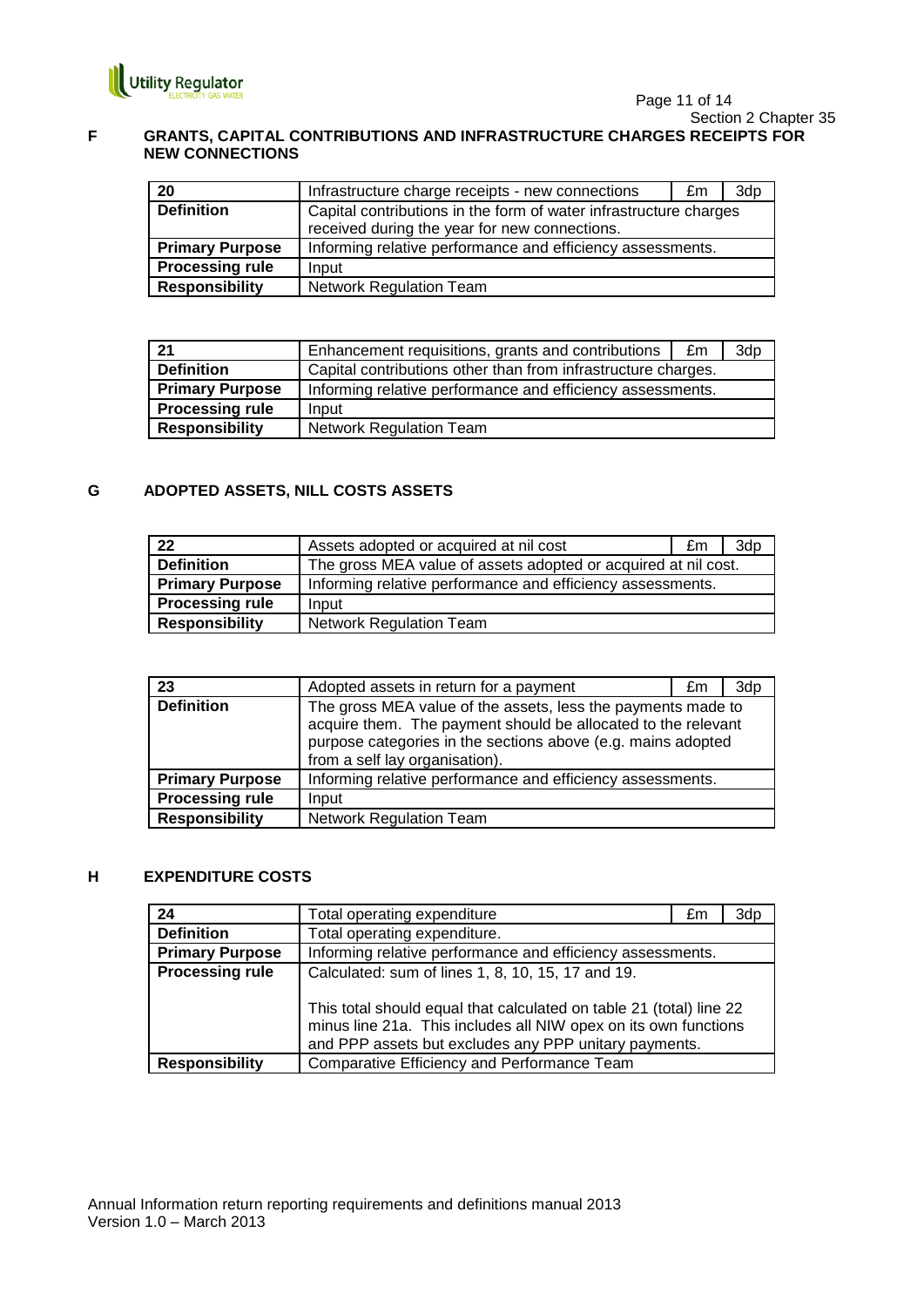

| 25                     | Infrastructure renewals expenditure (net)                                                                                                                                                                                                                                                                                                                         | £m | 3dp |
|------------------------|-------------------------------------------------------------------------------------------------------------------------------------------------------------------------------------------------------------------------------------------------------------------------------------------------------------------------------------------------------------------|----|-----|
| <b>Definition</b>      | The preservation and (where necessary) the replacement of water<br>service assets defined as infrastructure in RAG2.03, to maintain<br>serviceability. For this line, expenditure is reported net of grants<br>and capital contributions as in table 32. IRE gross of Grants and<br>Contributions should be reported in line 6 as a separate<br>information item. |    |     |
| <b>Primary Purpose</b> | Informing relative performance and efficiency assessments.                                                                                                                                                                                                                                                                                                        |    |     |
| <b>Processing rule</b> | Copied: table 32 line 32 column 3                                                                                                                                                                                                                                                                                                                                 |    |     |
| <b>Responsibility</b>  | <b>Network Regulation Team</b>                                                                                                                                                                                                                                                                                                                                    |    |     |

| 26                     | Total asset additions                                                                                                                                                                      | £m | 3dp |
|------------------------|--------------------------------------------------------------------------------------------------------------------------------------------------------------------------------------------|----|-----|
| <b>Definition</b>      | Total of asset additions (enhancement plus maintenance non<br>infrastructure)                                                                                                              |    |     |
| <b>Primary Purpose</b> | Informing relative performance and efficiency assessments.                                                                                                                                 |    |     |
| <b>Processing rule</b> | Calculated: sum of lines 3, 7, 9, 11, 16, 18, 22 and 23.<br>This sum should equal table 32 line 17, column 3 plus, table 32<br>line 33 column 3 and should equal table 25 line 5 column 4. |    |     |
| <b>Responsibility</b>  | <b>Network Regulation Team</b>                                                                                                                                                             |    |     |

| 27                     | Total enhancement capital contributions                                                                                                         | £m | 3dp |
|------------------------|-------------------------------------------------------------------------------------------------------------------------------------------------|----|-----|
| <b>Definition</b>      | The sum of infrastructure charge receipts and capital contributions<br>received during the year by the company for the water service<br>assets. |    |     |
| <b>Primary Purpose</b> | Informing relative performance and efficiency assessments.                                                                                      |    |     |
| <b>Processing rule</b> | Calculated: the sum of lines 20 and 21.                                                                                                         |    |     |
| <b>Responsibility</b>  | <b>Network Regulation Team</b>                                                                                                                  |    |     |

| 28                     | Total capital expenditure (excl. adopted and nil cost<br>assets)                                                                                                                                               | £m | 3dp |
|------------------------|----------------------------------------------------------------------------------------------------------------------------------------------------------------------------------------------------------------|----|-----|
| <b>Definition</b>      | The total of all expenditure for both base service and<br>enhancement purposes excluding items recorded as additions in<br>table 32 (and the regulatory accounts) for adopted assets and<br>assets at nil cost |    |     |
| <b>Primary Purpose</b> | Informing relative performance and efficiency assessments.                                                                                                                                                     |    |     |
| <b>Processing rule</b> | Calculated: the sum of lines 25 and 26 minus the sum of lines 22<br>and 23.                                                                                                                                    |    |     |
| <b>Responsibility</b>  | <b>Network Regulation Team</b>                                                                                                                                                                                 |    |     |

# **I Capital element of PPP unitary charge payment**

| 29                     | Capital element of PPP unitary charge payment<br>allocated to base maintenance (infrastructure and<br>non-infrastructure).  | £m | 3dp |
|------------------------|-----------------------------------------------------------------------------------------------------------------------------|----|-----|
| <b>Definition</b>      | The capital element of PPP unitary charge payment allocated to<br>base maintenance (infrastructure and non-infrastructure). |    |     |
| <b>Primary Purpose</b> | Informing relative performance and efficiency assessments.                                                                  |    |     |
| <b>Processing rule</b> | Input                                                                                                                       |    |     |
| <b>Responsibility</b>  | Network Regulation Team                                                                                                     |    |     |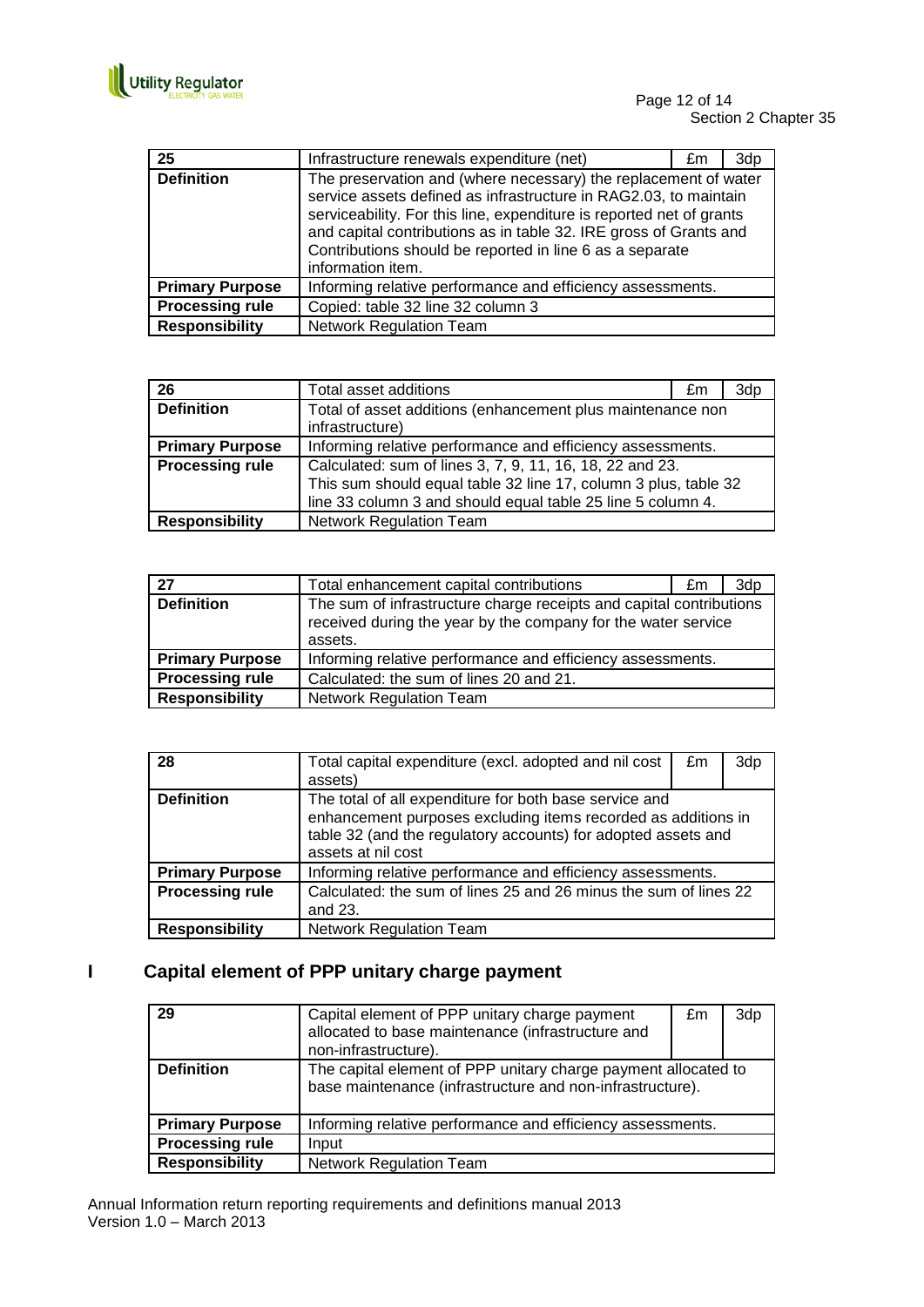

| 30                     | Capital element of PPP unitary charge payment -<br>quality enhancement expenditure.     | £m | 3dp |
|------------------------|-----------------------------------------------------------------------------------------|----|-----|
| <b>Definition</b>      | The capital element of PPP unitary charge payment - quality<br>enhancement expenditure. |    |     |
| <b>Primary Purpose</b> | Informing relative performance and efficiency assessments.                              |    |     |
| <b>Processing rule</b> | Input                                                                                   |    |     |
| <b>Responsibility</b>  | <b>Network Regulation Team</b>                                                          |    |     |

| 31                     | Capital element of PPP unitary charge payment -<br>enhanced level of service expenditure.     | £m | 3dp |
|------------------------|-----------------------------------------------------------------------------------------------|----|-----|
| <b>Definition</b>      | The capital element of PPP unitary charge payment – enhanced<br>level of service expenditure. |    |     |
| <b>Primary Purpose</b> | Informing relative performance and efficiency assessments.                                    |    |     |
| <b>Processing rule</b> | Input                                                                                         |    |     |
| <b>Responsibility</b>  | <b>Network Regulation Team</b>                                                                |    |     |

| 32                     | Capital element of PPP unitary charge payment -<br>supply demand balance expenditure.     | £m | 3dp |
|------------------------|-------------------------------------------------------------------------------------------|----|-----|
| <b>Definition</b>      | The capital element of PPP unitary charge payment - supply<br>demand balance expenditure. |    |     |
| <b>Primary Purpose</b> | Informing relative performance and efficiency assessments.                                |    |     |
| <b>Processing rule</b> | Input                                                                                     |    |     |
| <b>Responsibility</b>  | <b>Network Regulation Team</b>                                                            |    |     |

| 33                     | Capital element of PPP unitary charge payment -                 | £m | 3dp |
|------------------------|-----------------------------------------------------------------|----|-----|
|                        | expenditure on new outputs/obligations since the                |    |     |
|                        | PC10 Final Determination.                                       |    |     |
| <b>Definition</b>      | The capital element of PPP unitary charge payment - expenditure |    |     |
|                        | on new outputs/obligations since PC10.                          |    |     |
| <b>Primary Purpose</b> | Informing relative performance and efficiency assessments.      |    |     |
| <b>Processing rule</b> | Input                                                           |    |     |
| <b>Responsibility</b>  | <b>Network Regulation Team</b>                                  |    |     |

| 34                     | Capital element of PPP unitary charge payment -<br>total.      | £m | 3dp |
|------------------------|----------------------------------------------------------------|----|-----|
| <b>Definition</b>      | The total capital element of PPP unitary charge payment.       |    |     |
| <b>Primary Purpose</b> | Informing relative performance and efficiency assessments.     |    |     |
| <b>Processing rule</b> | Calculated: Sum of lines 29 to 33.                             |    |     |
|                        | The total should reconcile to the total unitary charge payment |    |     |
|                        | allocated to capital for the water service in Table 42.        |    |     |
| <b>Responsibility</b>  | <b>Network Regulation Team</b>                                 |    |     |